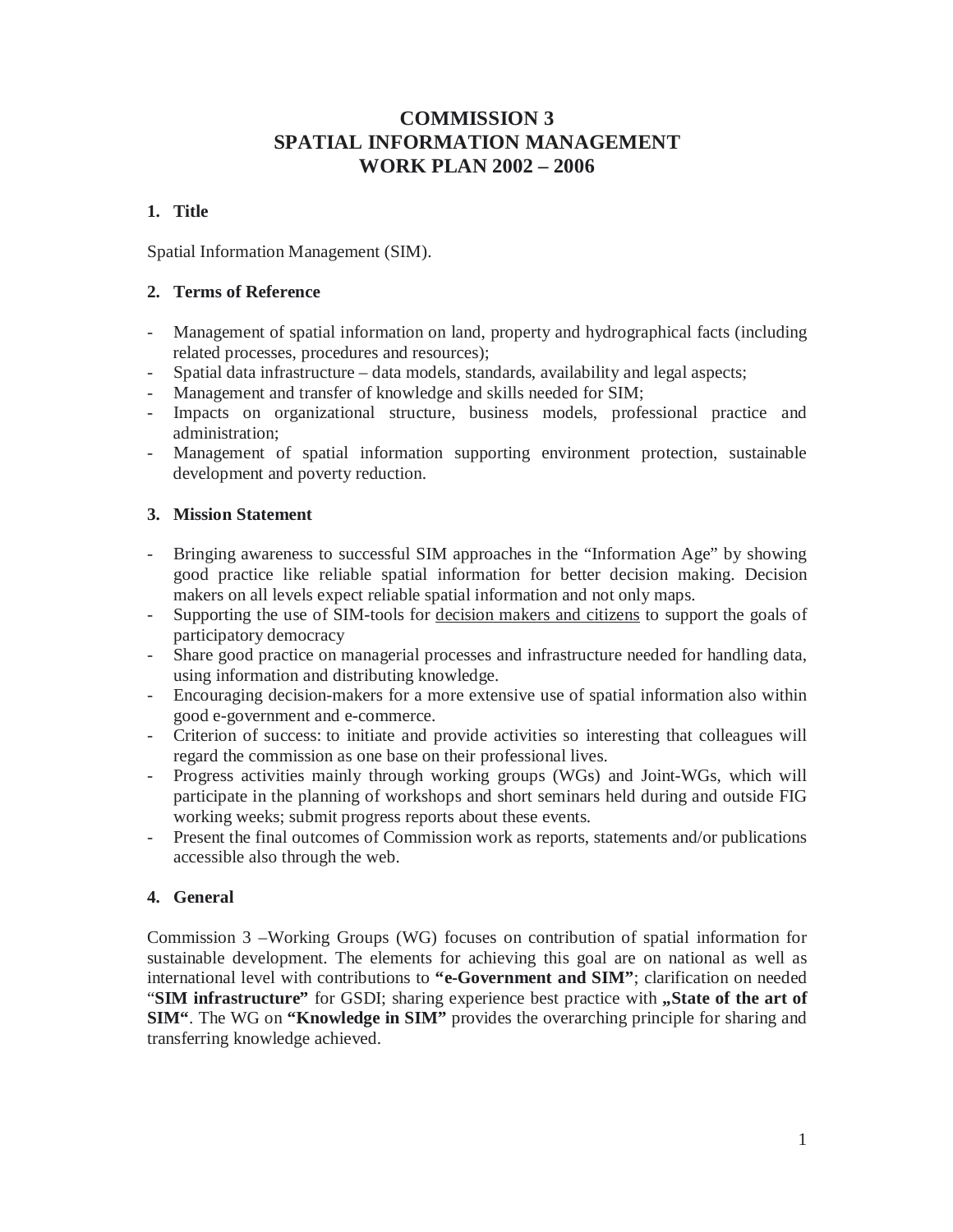# **5. Working Groups**

## **Working Group 3.1: e-Government and e-Citizen**

Interactive Information Flow between providers, partners and customers (PPP).

### Policy Issues

SIM is a facilitator for IT based services for administration as well as for citizens. By thus SIMS will have even the role of an integrator of components for a Spatial Information Infrastructure within an Information society.

- Services and workflows for decision makers and citizens in participatory democracy
- Government business customers: relations and activities
- Integration and cooperation in a distributed environment
- Individual vs. business in SIM
- Mobile society
- SIM and LBS in an e-Government context

#### Chair

Kari Strande (Norway), e-mail: kari.strande@statkart.no Co-Chair: Peter Laarakker (the Netherlands), e-mail: peter.laarakker@kadaster.nl

### Specific projects and outputs

Based on cooperation with other WG and other Commissions this WG will:

- Report on good practice of Spatial Information within e-Government supporting citizens in participatory democracy
- Facilitate experience exchange
- Show consequences for administration and citizens of SIM and LBS accessible on the web
- Provide recommendations to the way we go within SIM and LBS
- Provide links to information and minutes of workshops
- Work out a Web-demo, if supported by OGC, ESRI or other sponsors

A detailed work plan with milestones will be published on the website of Commission 3.

#### **Workshops**

- Workshop on Mobile Society and Location Based Services in an e-Government context

#### Beneficiaries

Surveyors and citizens accessing and contributing to e-Government on a national as well as on a local level. Contributing to better access to general users of spatial data.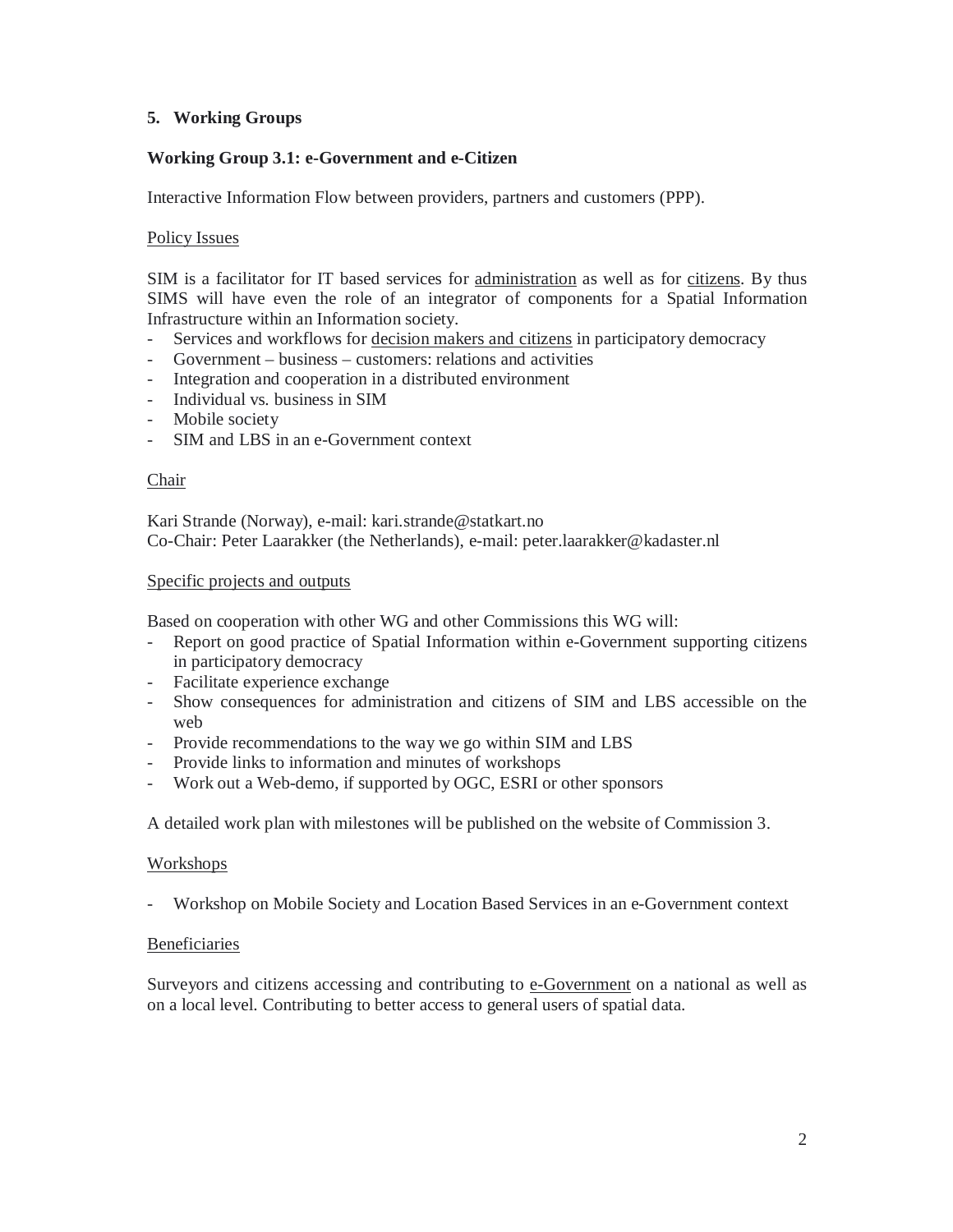# **Working Group 3.2 – SIM infrastructure**

Harmonization of data, information, tools (LBS) and workflows as components of GSDI.

#### Policy Issues

- NSDI / GSDI: Spatial Data + Information Infrastructure
- modelling, geo-visualisation
- Legal aspects in SIM
- Standards Network on international (ISO/TC 211, OpenGIS Consortium, etc.) and on regional level.
- SIM and LBS as tools:
	- Making geo-database suitable for mobile phones
	- Improve basic references (geo-referencing, transport-internet)
	- Role of surveyors in LBS
	- Share current experiences and technical visions of the future.
	- Gain knowledge from industry.
	- Inform future decisions and implementations.
	- Inform the big picture on drivers, trends and technologies.

#### Chair

Keith Murray (United Kingdom), e-mail: KMurray@ordsvy.gov.uk Co-chair: Martin Scheu (Germany), e-mail: scheu@grit.de

#### Specific projects and outputs

Based on cooperation with other WG and other Commissions this WG will:

- Contribute to the Inter-Commission activity (COM3, 5 leaded by COM3): on **"Mobile society and Location based services"** 

> - Co-Chair of Commission 3: Keith Murray (UK), e-mail: KMurray@ordsvy.gov.uk

- Contribute to the Inter-Commission-cooperation on "**Standardization"** 
	- Co-Chair of Commission 3: Martin Scheu (Germany), e-mail: scheu@grit.de

A detailed Work plan with milestones will be published on the web site of Commission 3.

#### Workshops

- Joint COM3/5-Workshop on Mobile Society and Location Based Services

#### Beneficiaries

Surveyors, associations engaged with spatial data and users of spatial data and spatial information.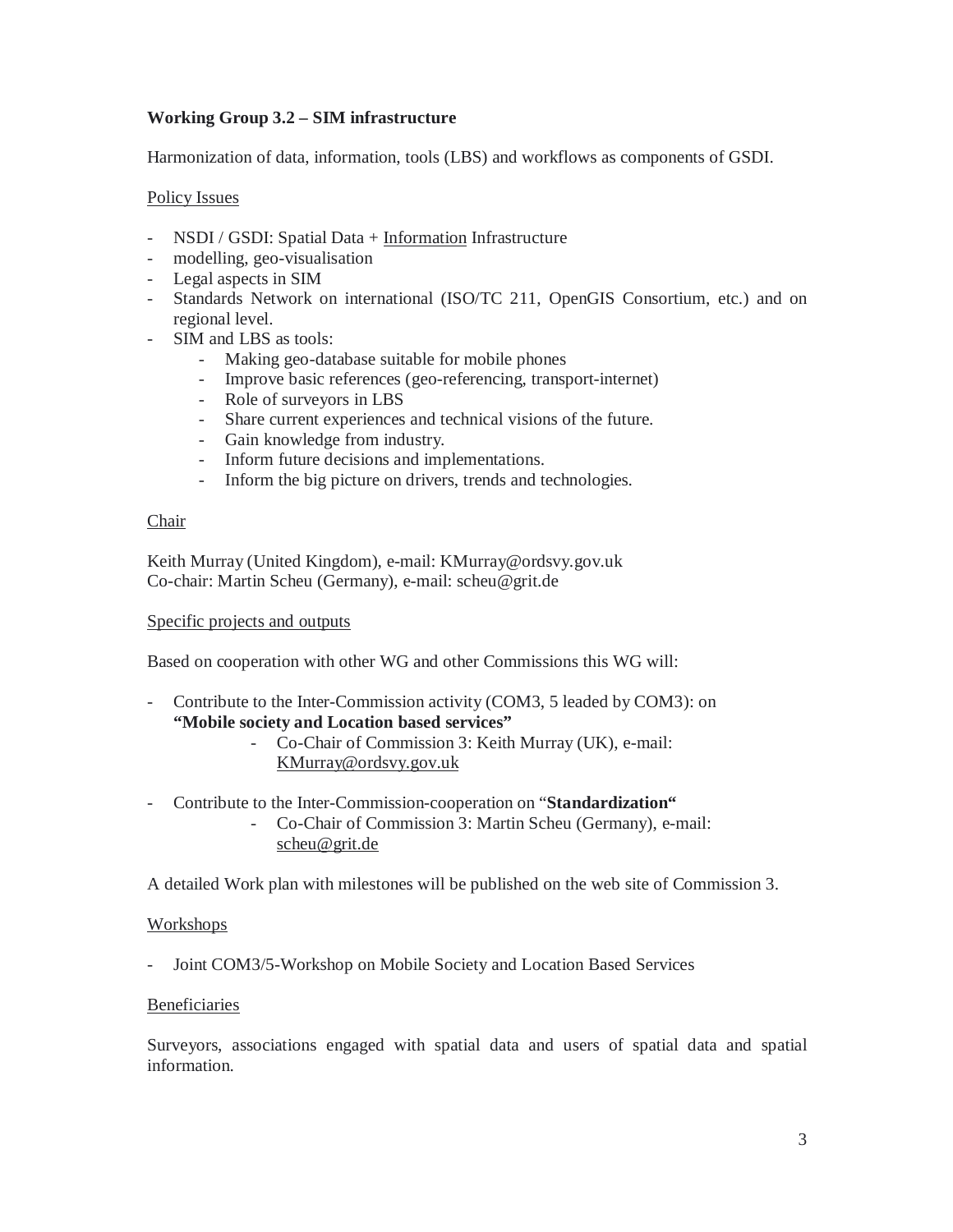# **Working Group 3.3 – State of the art of SIM**

Development and State of the Art of SIM (analysis of the nation-wide activity in SIM among participating countries, and world-wide picture and best practice of institutional structures, as well as contents of data bases) and establishment of a FIG - metadata base about SDI.

### Policy Issues

- To increase cooperation between different jurisdictions, disciplines, professional groups, Public-Public and Public-Private-Partnerships
- To positively influence organizing and business models as well as procedures on different layers of administration
- To raise awareness and encourage participation regarding:
	- Institutional structures and Spatial Information Infrastructure
	- Data availability and Spatial Data Infrastructure

To work towards capacity building and transfer of experience within A detailed work plan with milestones will be published on the web site of Commission 3.

- Com3
- To facilitate the development of NSDIs

#### Chair

Chryssy Potsiou (Greece), e-mail: chryssyp@survey.ntua.gr Co-Chair: Uzo Okafor (Namibia), e-mail: uzookaf@mweb.com.na

#### Specific projects and outputs

Based on cooperation with other WG and other Commissions this WG will:

- Create a metadata base with information about the state of the art of SIM at national level and maintain an up to date web site WEB-Inventory of best practice in regarding "State of the art of SIM"
- Show good practice on the managerial processes
- Share and provide experiences in SIM and NSDI
- Contribute to the Inter-Commission activities
- Contribute to the Inter-Commission activity (COM3, 5, 7, leaded by COM5) on

"**Low Cost Surveying Technology and Techniques for Developing Countries**".

Co-Chair of Commission 3: Chryssy Potsiou (Greece), e-mail: chryssyp@survey.ntua.gr

A detailed work plan with milestones will be published on the web site of Commission 3.

#### Workshops

- Joint Workshop: UN/ECE-WPLA, FIG Com3 and Com7 on "Spatial Information Management for Sustainable Real Estate Market - Best Practice Guidelines in nationwide Land Administration" will be held in Athens, Greece, 4-7 June 2003

#### Beneficiaries

Surveyors, associations engaged with spatial data and users of spatial data and spatial information.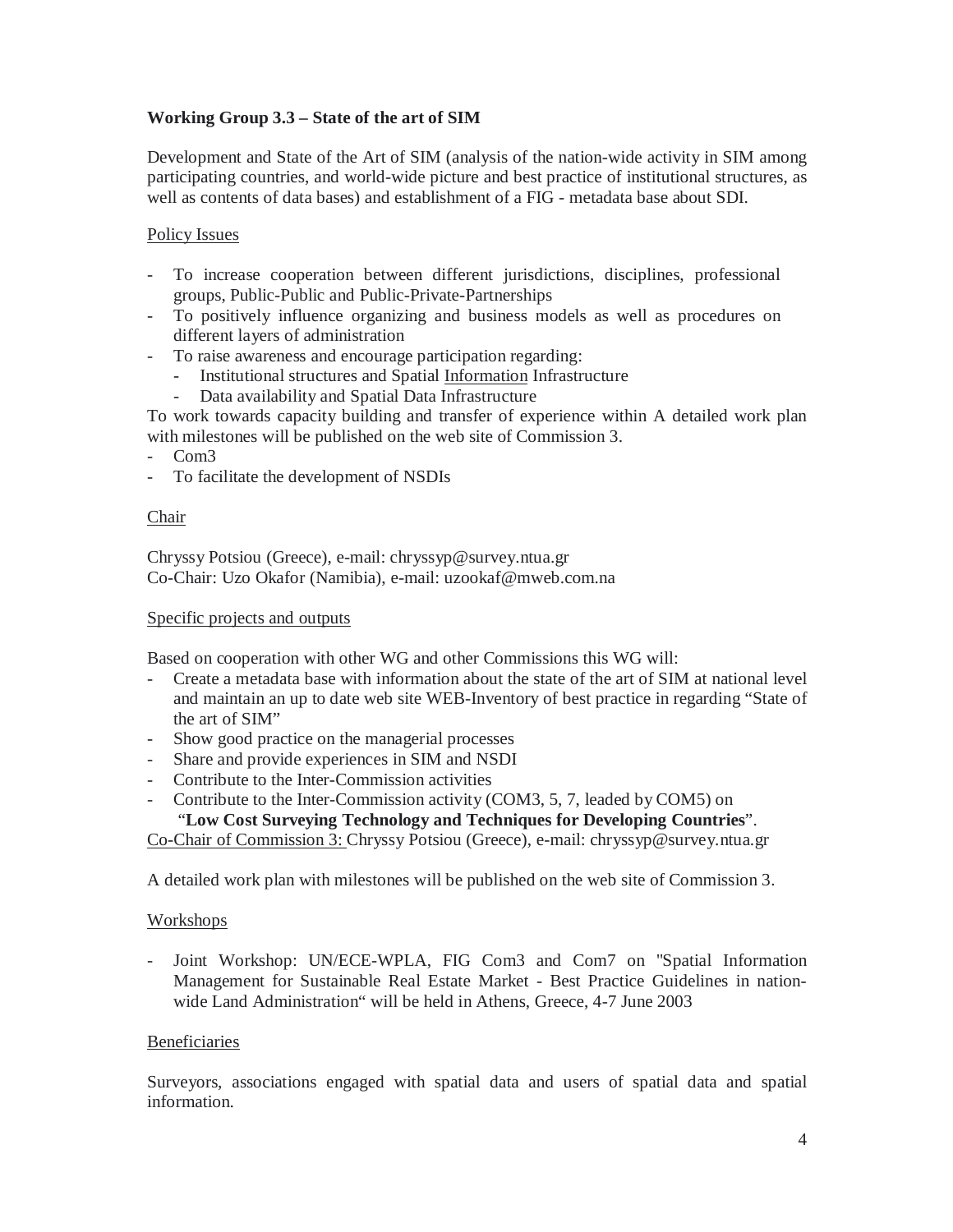### **Working Group 2.4 – Knowledge Transfer in SIM (education, training)**  A Joint Working Group with Commission 2

## Policy Issues

Integration of resources of FIG Com.2 and 3 using the experiences in knowledge transfer on one hand and the know-how of spatial information management on the other hand.

- Where to get knowledge, training etc.
- Not only data are needed and information is not yet knowledge. Infrastructure is changing quite fastly, but also methods of training have to be adopted because the "half-life-time" of knowledge becomes shorter.
- How to bridge tangible information with intangible knowledge.
- Cooperation between sister organizations, optimizing regional structures

#### **Chair**

Prof. Bela Markus (Hungary), e-mail: mb@cslm.hu (appointed by Commission 2) Co-Chair: Mohammed Timoulali (Morocco), e-mail: timoulali@atlasnet.net.ma (appointed by Commission 3)

#### Specific projects and outputs

Based on cooperation with other WG and other Commissions this WG will:

- Develop methods and share experience on **education and training in SIM**
- Develop a position paper on a regional approach for a NSDI.

#### **Workshops**

- Joint COM2/3-Workshop on "**Education and Training in SIM**"

#### Beneficiaries

Teachers and students within any education, learning and training environment.

Integration of COM2 and COM3 resources using the experiences of professionals in knowledge transfer from one side and the know-how of spatial information management (SIM) from the other side.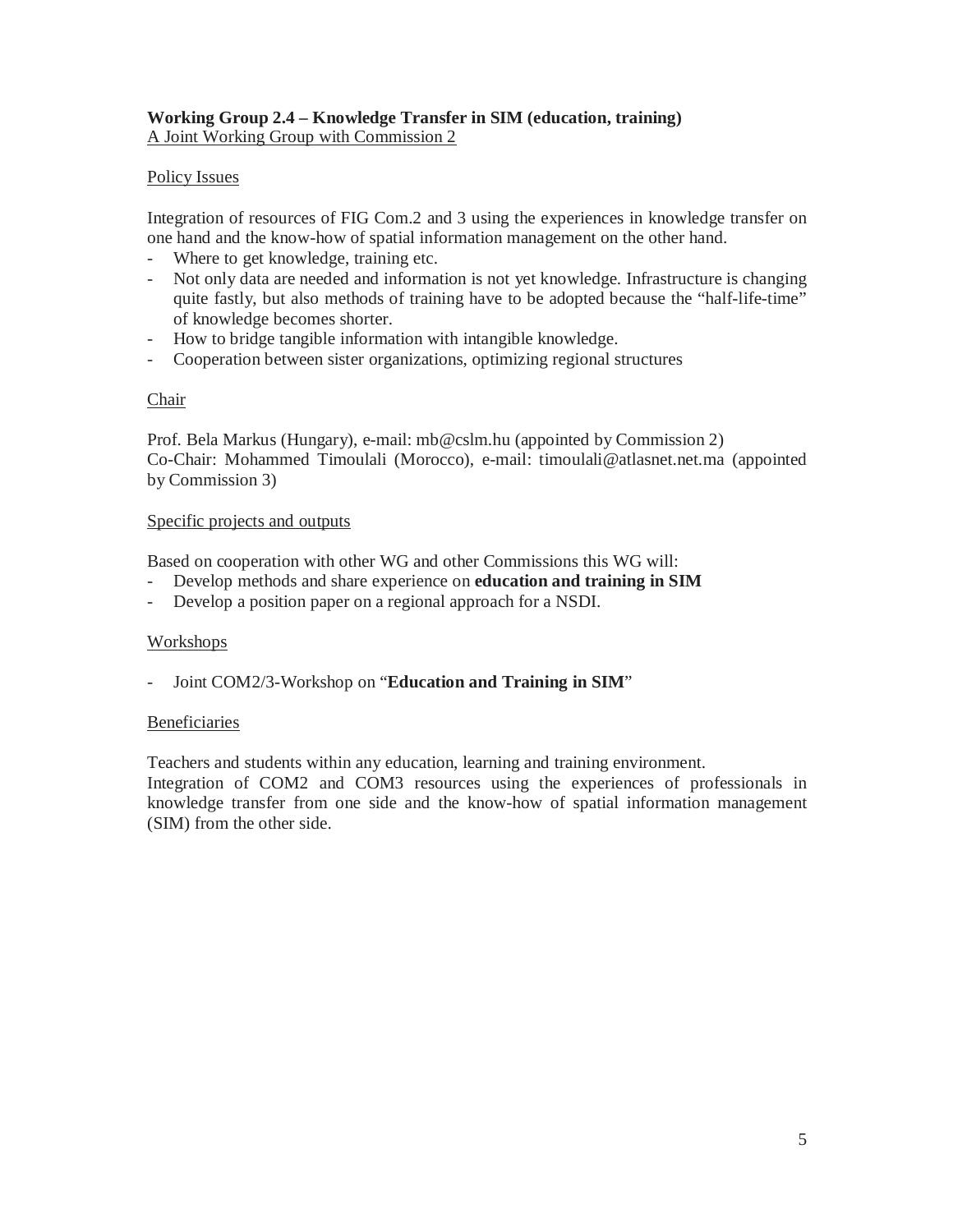#### **6. Co-operation with Sister Associations**

Cooperation on Spatial Information Management for Sustainable Real Estate Market with UN-ECE-WPLA

Commission 3 contributes to the joint UN/ECE-WPLA and FIG Workshop in Athens, 4-7 June 2003.

Cooperation on GSDI with GDSI and EUROGI

Commission 3 contributes to 6<sup>th</sup> GSDI Conference in Budapest, 16-19 September 2002

Cooperation on international standards on spatial data with ISO and OPENGIS

Especially promoting implementation of ISO TC211.

Contacts and cooperation with sister organizations

- ISPRS, especially with ISPRS-Commission IV-Spatial Information Systems and Digital Mapping ( http://www.commission4.isprs.org/ )
- ICA International Cartographic Association: http://www.icaci.org/
- International Geographical Union, Commission on geographical Information Science (http://www.hku.hk/cupem/igugisc/)

#### **7. Inter-Commission Activities**

Joint WG of Commissions 2 (lead) and 3 on: **"Knowledge in SIM"**

Co-Chair of Commission 3: Mohammed Timoulali (Morocco), e-mail: timoulali@atlasnet.net.ma

Contribution to the Inter-Commission activity (Commissions 3 and 5 leaded by Commission 3): on **"Mobile society and Location based services"** 

Co-Chair of Commission 3: Keith Murray (United Kingdom), e-mail: KMurray@ordsvy.gov.uk

Contribution to the Inter-Commission-cooperation on "**Standardization"**  Co-Chair of Commission 3: Martin Scheu (Germany), e-mail: scheu@grit.de

Contribution to the Inter-Commission activity (Commissions 3, 5 and 7, leaded by Commission 5 on "**Low Cost Surveying Technology and Techniques for Developing Countries**".

Co-Chair of Commission 3: Chryssy Potsiou (Greece), e-mail: chryssyp@survey.ntua.gr

Contribution to the Inter-Commission activity (Commissions 3 and 7, leaded by Commission 7) on "**3D-Cadastre"** 

- Achieving a common understanding of the terms and issues involved in a 3D-Cadastre.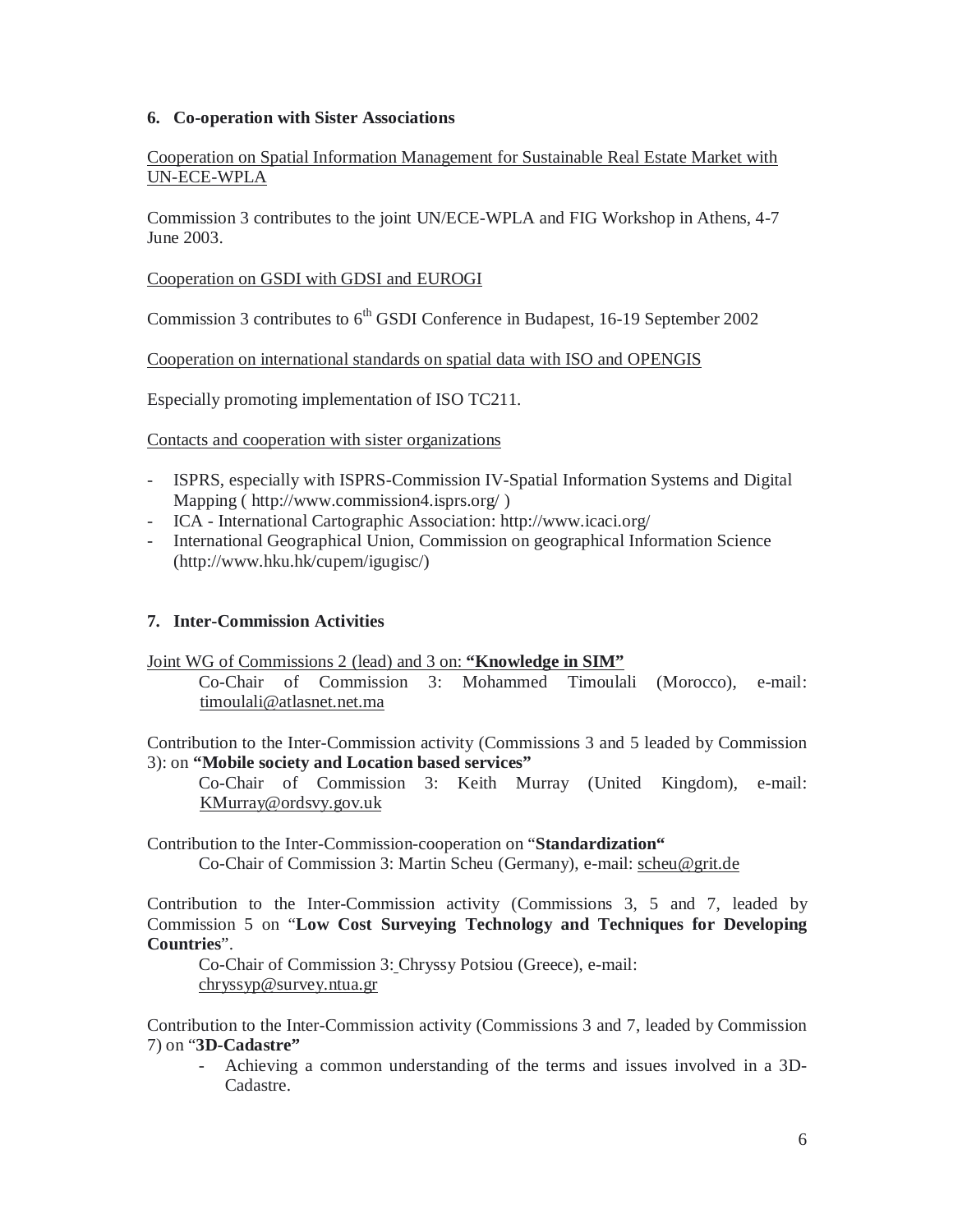- Integrating advanced Spatial Information Management with legal and organizational settings needed for a 3D-Cadastre.
- Developing the frame and strategy for an ongoing improvement process of existing spatial information considering additional dimensions of geodata (3rd dimension, temporal data, etc.).

Co-Chair of Commission 3: Yerach Doytsher (Israel), e-mail: doytsher@geodesy.technion.ac.il

### **8. Co-operation with United Nations agencies and others**

- 1. FAO www.fao.org/
- 2. UN-Cartographic section: www.un.org/Depts/Cartographic/english/htmain.htm
- 3. UN-ECE-WPLA www.unece.org/env/hs/wpla/welcome.html
- 4. UN-ECA
- 5. ISPRS-COM4 and www.oeepe.org
- 6. PCGIAP Permanent Committee on GIS Infrastructure for Asia and the Pacific,
- 7. EUROGI European Umbrella Organisation for Geographic Information,
- 8. PC-IDEA Permanent Committee on SDI for the Americas,
- 9. GSDI, including a FIG-COM3-position paper for GSDI-conference Budapest
- 10. ISO-TC-211 and OGC

### **9. Other Activities**

#### Active involvement of regions

Commission 3 will actively involve underrepresented regions like Africa, Latin America, Middle East, and Asia by exchanging information. Commission will try to reduce conference fees in order to enable or to encourage regional participation and try to raise money for funding participation of groups like students. Commission will also encourage participation by using e-mail and web.

#### Respect cultural and linguistic issues

Commission 3 endorses the underlying concept that respect for Cultural and Linguistic issues is very important and that the Commission will be sensitive to these issues in the way it works. This will be implemented by encouraging multilingual abstracts and presentations in general meetings and through the use of an appropriate regional language during regional meetings.

#### Information delivery

Commission 3 has an ambitious approach on management of information and communication. This includes an active Commission 3 home page, linkages to other relevant information and events in order to keep commission delegates and all FIG members informed about the work of the Commission (including former activities of secretary): Commission 3 Vice-Chair for Administration and Information: Reinfried Mansberger (e-mail: mansberger@boku.ac.at).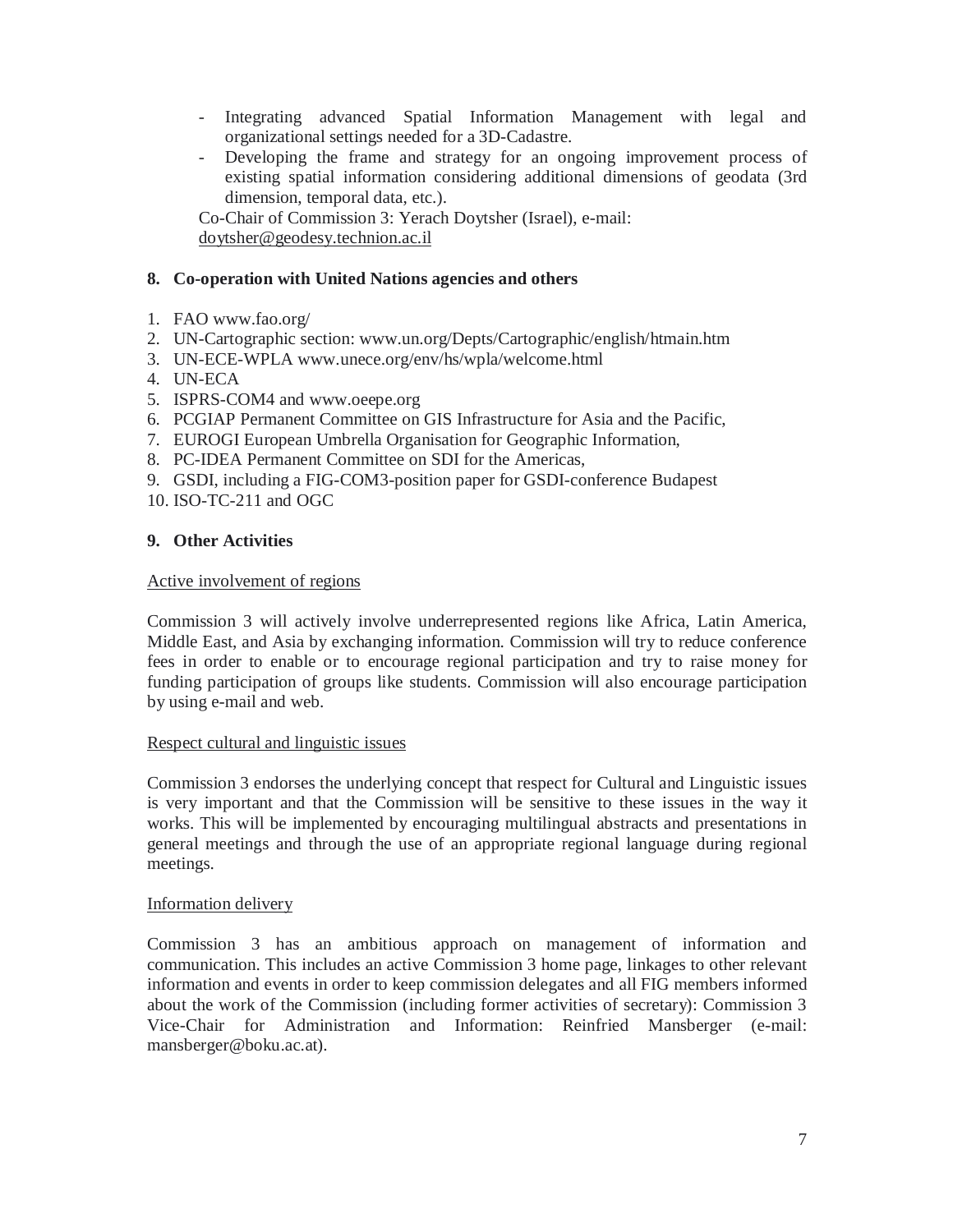## **10. Calendar of events**

#### **2002**

| 16-19 Sept. 2002 | GSDI 6 Conference, Budapest (FIG-Com3-papers)                 |
|------------------|---------------------------------------------------------------|
| 23-26 Sept. 2002 | Commission 3 Annual Meeting at GIS-2002 Symposium in Istanbul |

## **2003**

| 2003          | FIG Working Week, Paris, 13-17 April 2003              |
|---------------|--------------------------------------------------------|
| 4-7 June 2003 | UN/ECE and FIG joint Workshop, Athens (FIG Com3, Com7) |
| Dec. 2003     | Commission 3 Annual Meeting (Morocco)                  |

### **2004**

| May 2004        | FIG Working Week, Athens, Greece                       |
|-----------------|--------------------------------------------------------|
| Sept.-Dec. 2004 | Commission 3 Annual Meeting (TBD, preference for Asia) |

# **2005**

| May 2005        | FIG Working Week, Cairo, Egypt                                             |
|-----------------|----------------------------------------------------------------------------|
| Sept.-Dec. 2005 | Commission 3 Annual Meeting (TBD, preference for Latin / South<br>America) |
| 200C            |                                                                            |

#### **2006**

August-September 2006 FIG Congress, Munich, Germany

#### **11. Commission officers**

#### **Commission Chair**

Gerhard Muggenhuber Federal Office for Metrology and Surveying (BEV) International Affairs Schiffamtsgasse 1-3 A-1025 Vienna AUSTRIA Tel. + 43 1 211 76 4700 Fax + 43 1 211 76 4701 Mobile phone: + 43 676 8210 4700 E-mail: geomugg@surfeu.at